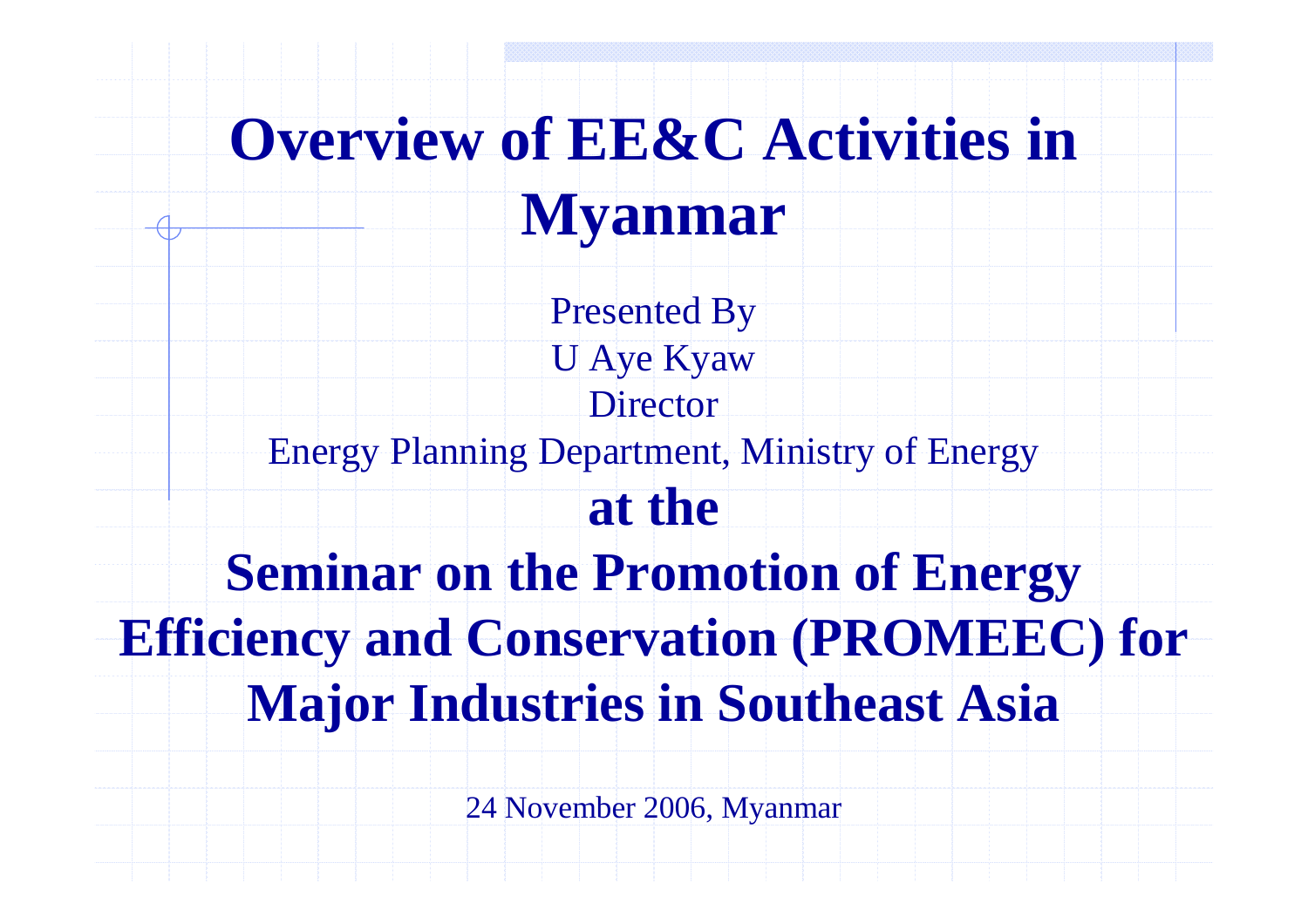# **Outline of Presentation**

#### **1. Part I. Background**

#### **2. Part II. Activities**

### **3. Part III. Future Plan & Programs**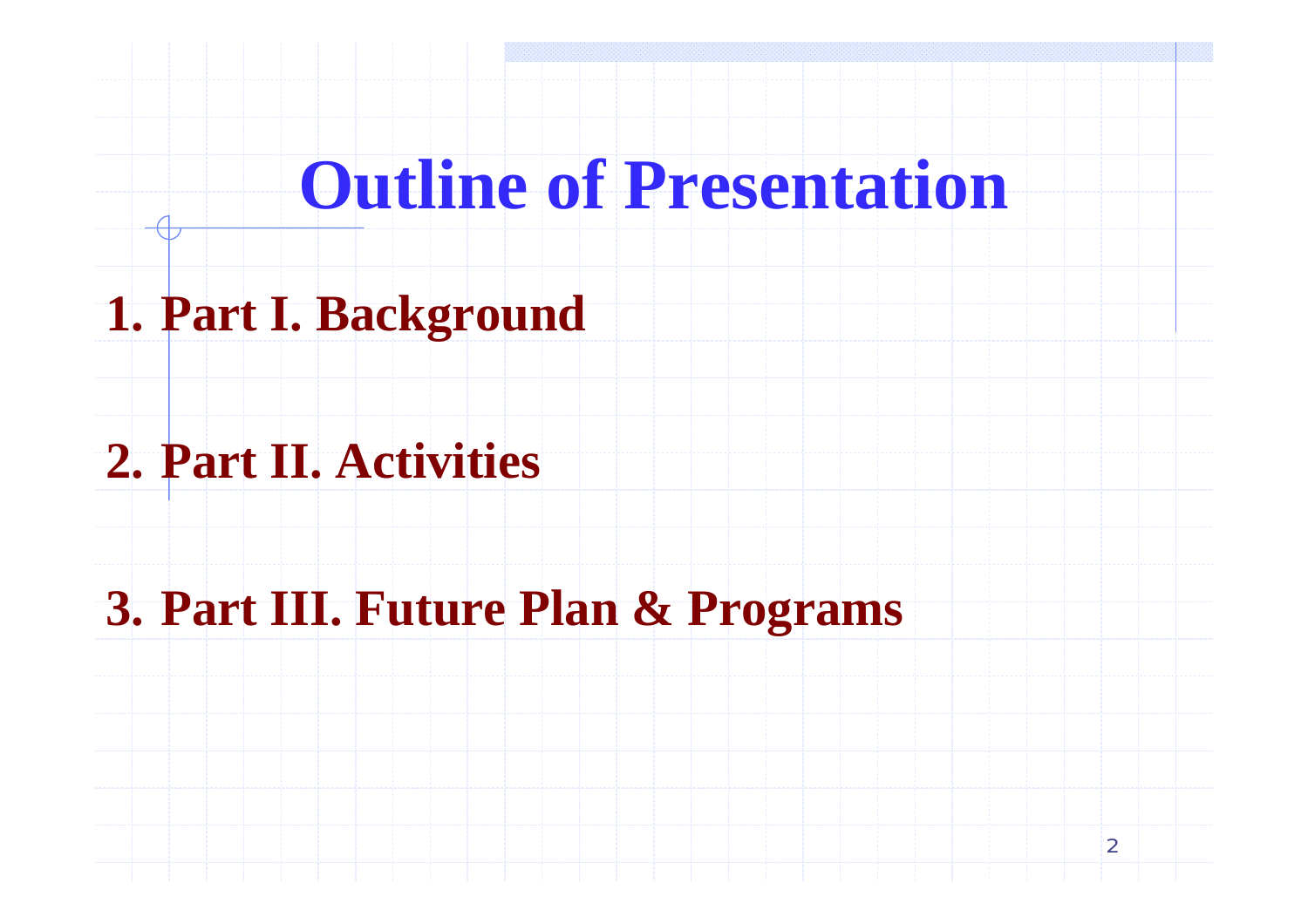## **1. Part I. Background**

- **Contents**
- **Energy Policy**
- **Energy Sector Profile**
- **Regulations**
- **Present Institutional Arrangements**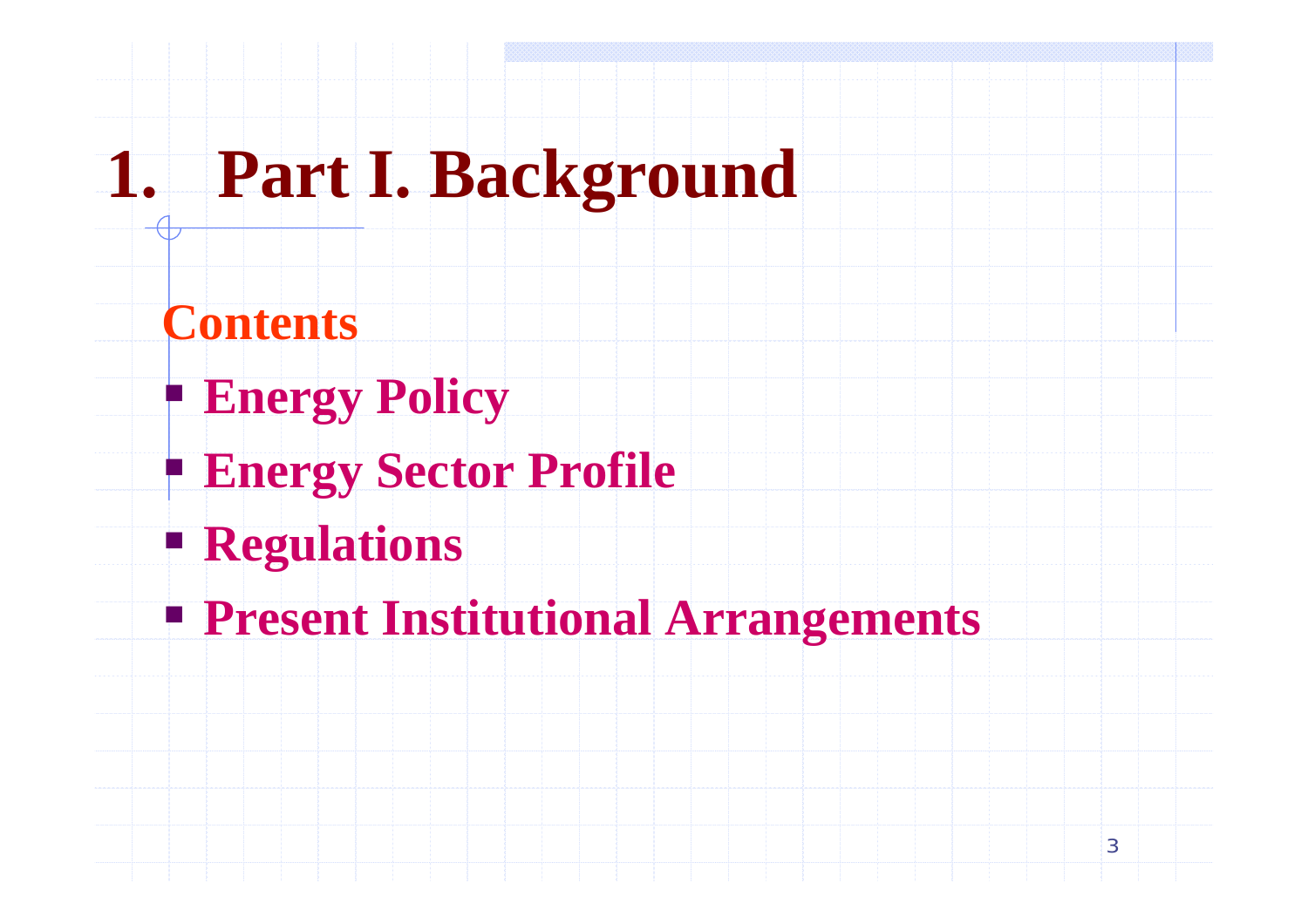# **Part I/1. Background**

- **Energy Policy of Myanmar**
	- **To maintain the Status of Energy Independence**
	- **To Promote Wider use of New and Renewable Sources of Energy**
	- **To Promote Energy Efficiency and Conservation; and**
	- **To Promote use of Alternative Fuels in Household**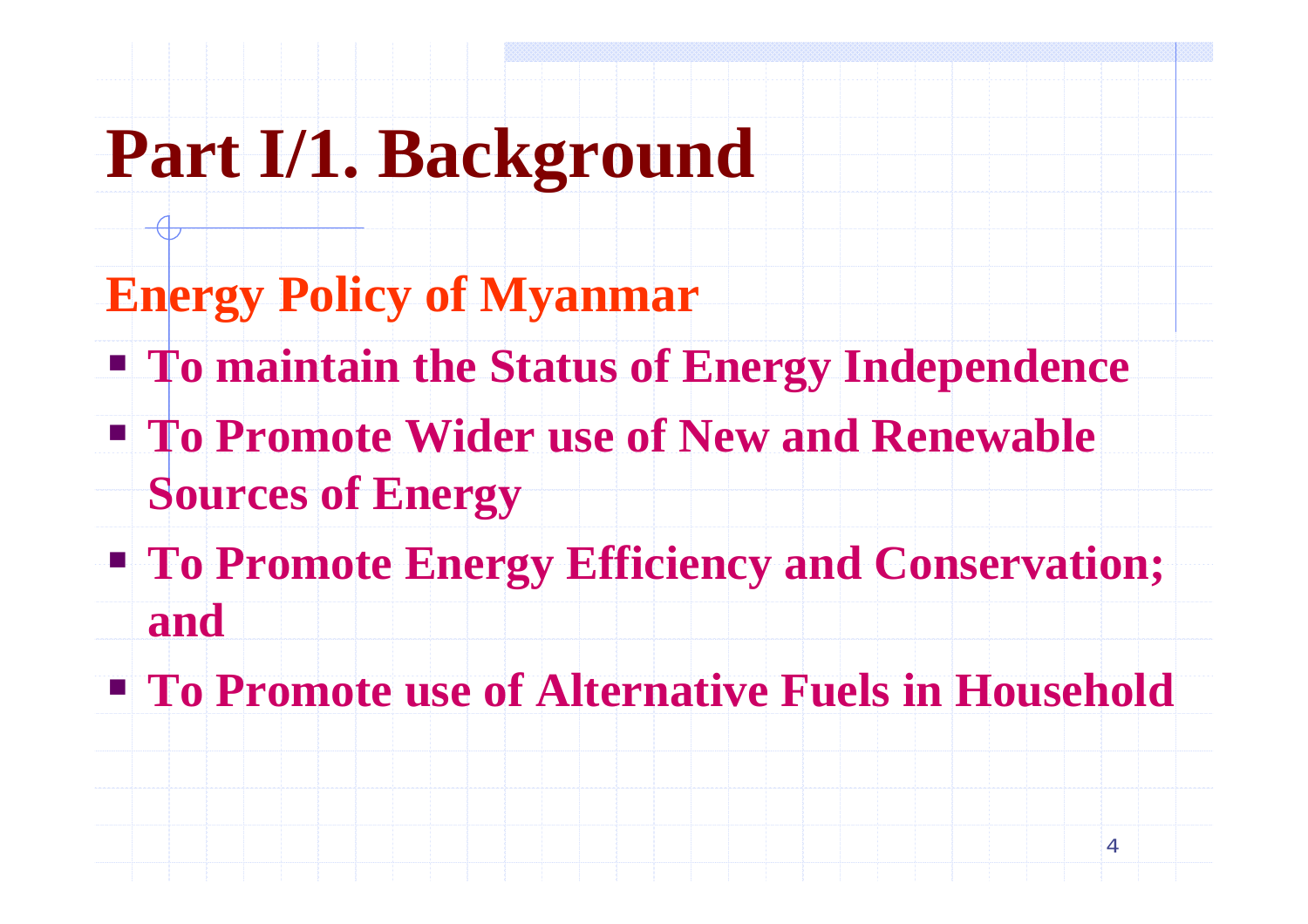# **Part I/2. Background**

- **Energy Sector of Myanmar**
- **1. Oil and Gas Sub-sector - Ministry of Energy**
- **2. Electric Power Sector – Ministry of Electric Power**
- **3. Biomass (Fuelwood) Sector - Ministry of Forestry**
- **4. Coal Sub-sector - Ministry of Mines**
- **5. Renewable Energy - Ministry of Science &Technology**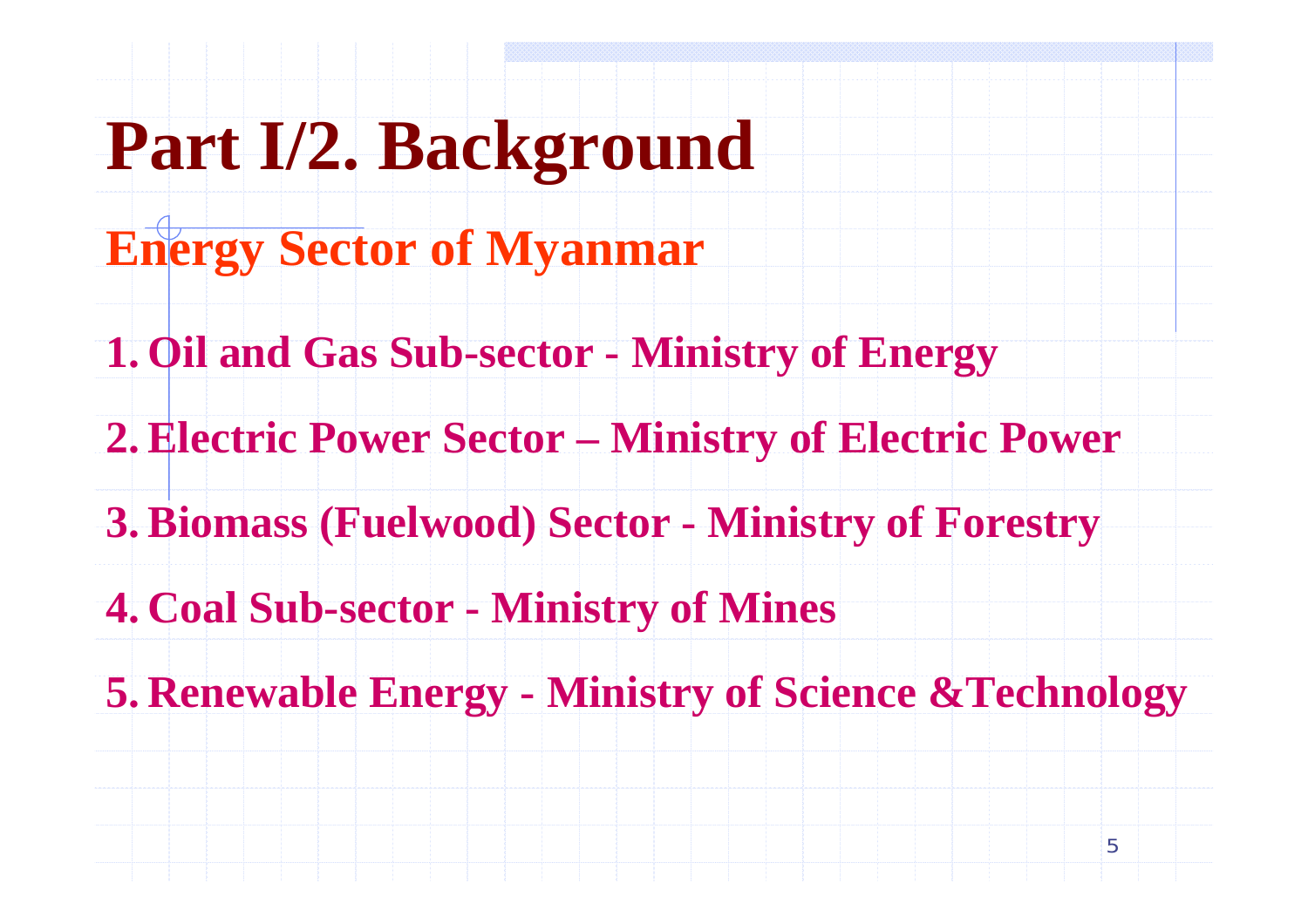# **Part I/3. Background**

### **Regulations**

- **Myanmar Electricity Law (1984)**
- **Electricity Act 1948 (as amended in 1967)**
- **Electricity Rules (1985)**
- **The Petroleum Act (1934) and**
- **Petroleum Rules of 1937 (as amended in 1946)**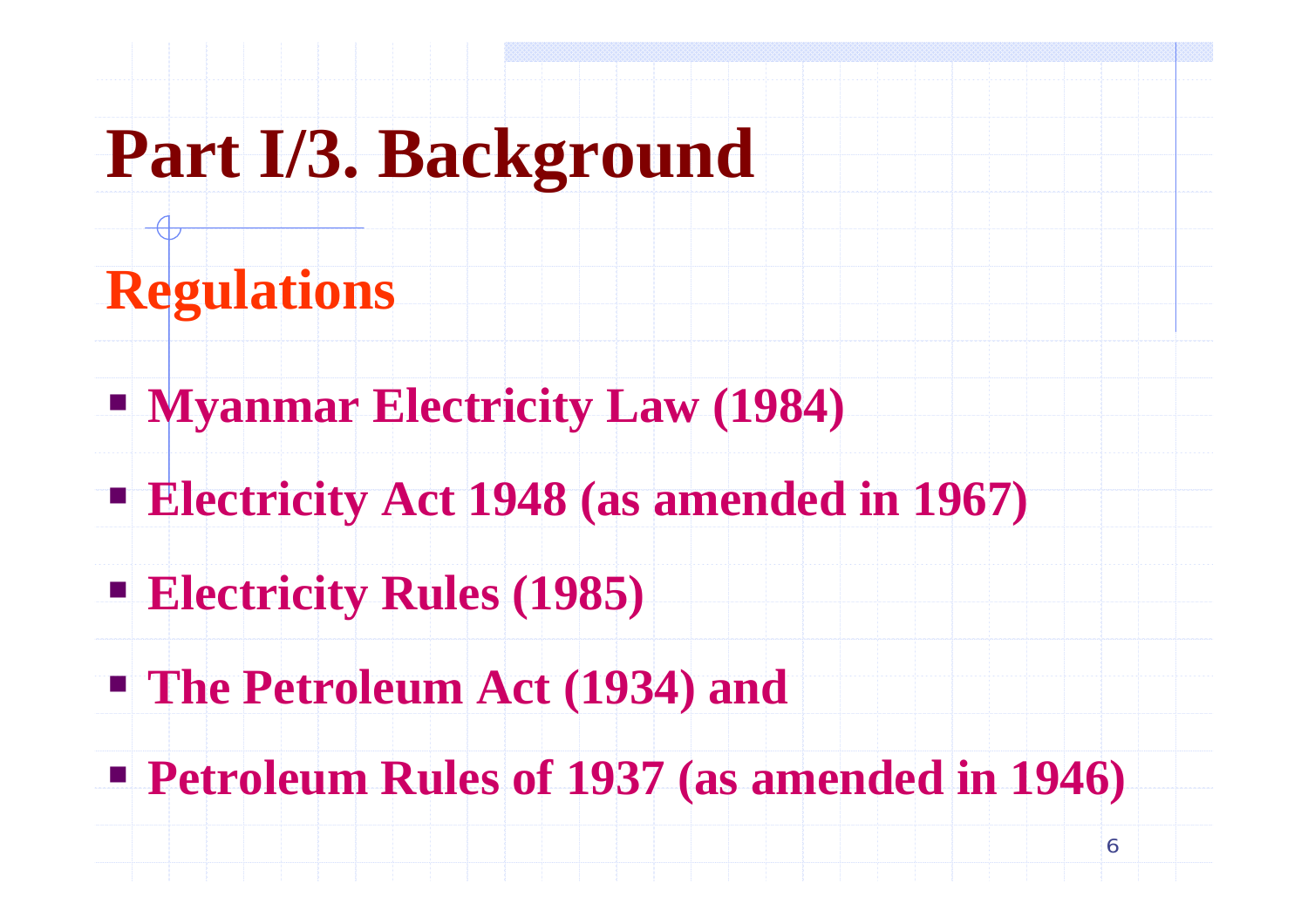# **Part I/4. Background**

- **Present Institutional Arrangements**
	- **National Coordinating Committee – (Ministry of Energy)**
	- **Representations from the Sub-sector Ministries**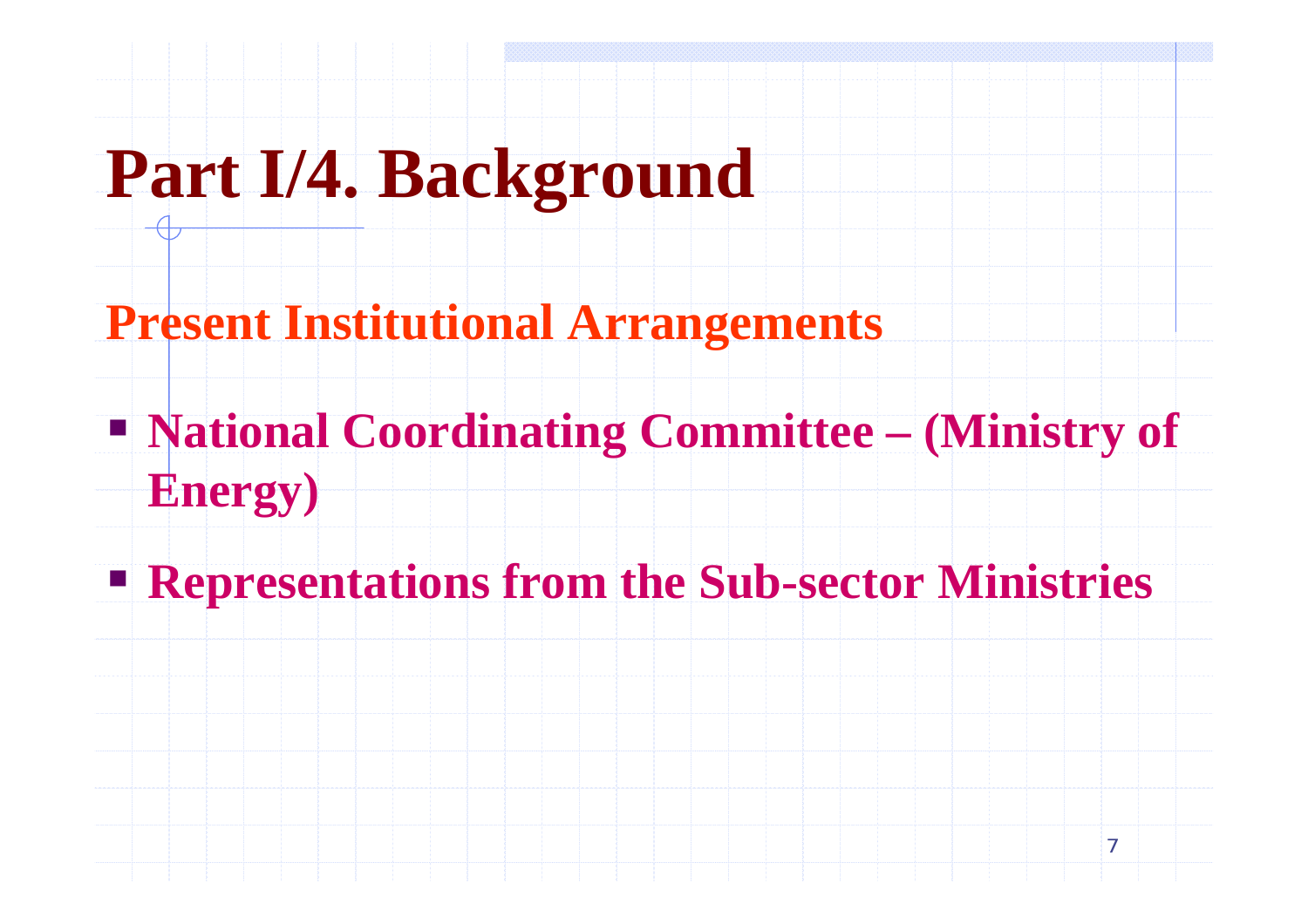## **2. Part II. Activities**

#### **Contents**

- **Past Activities**
- **Impacts**
- **Barriers and Constraints**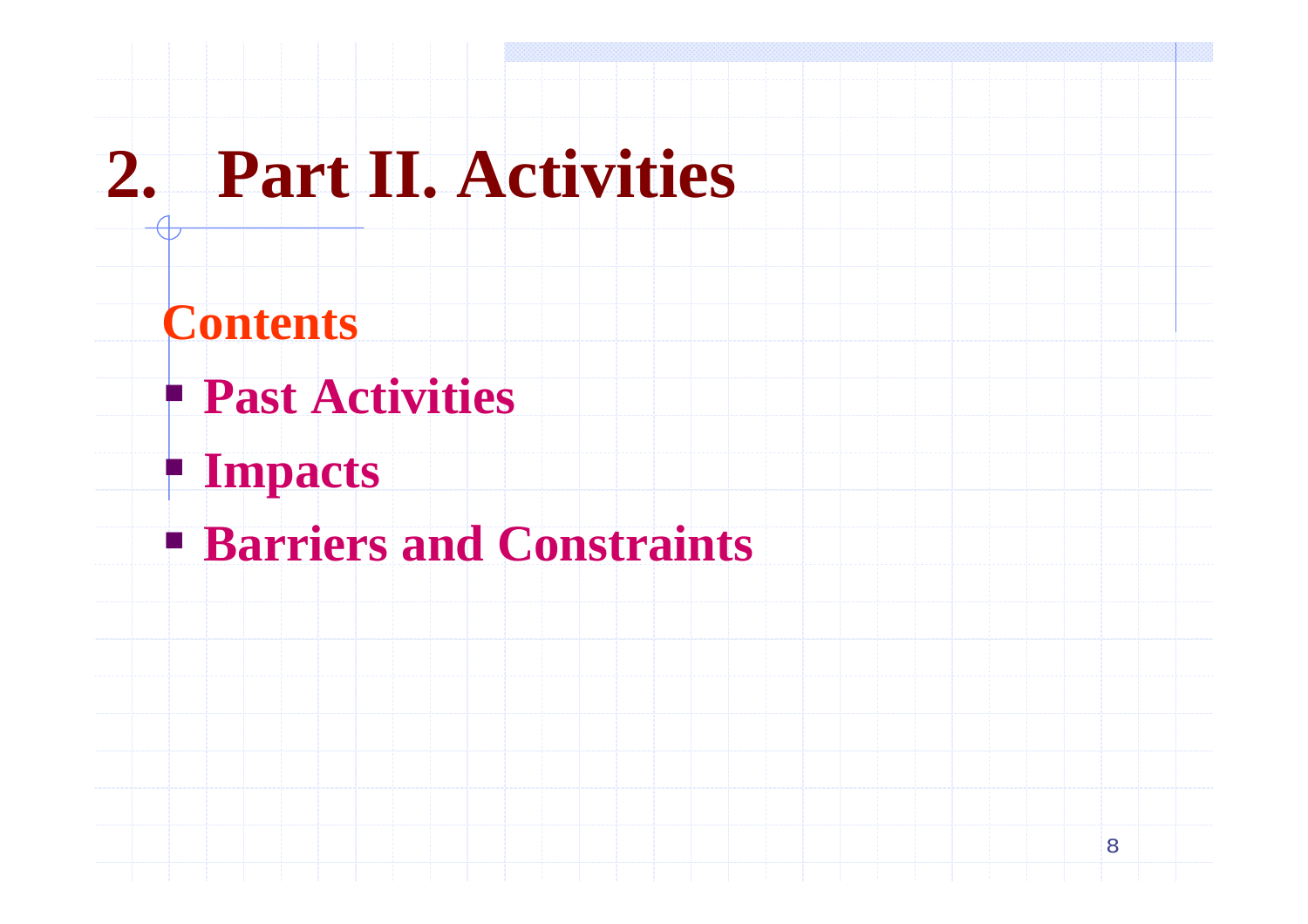# **Part II/1. Activities**

- **Past EE&C Activities**
- **UNDP/ADB assisted**
	- **Institutional Strengthening within the Ministry of Energy Project (ISME) –1991**
	- **Key Elements**
	- **(a) Energy Analysis**
	- **(b) Energy Economics**
	- **(c) Energy Conservation**
	- **(d) Fuel Safety**
	- **(e) Management Information Systems**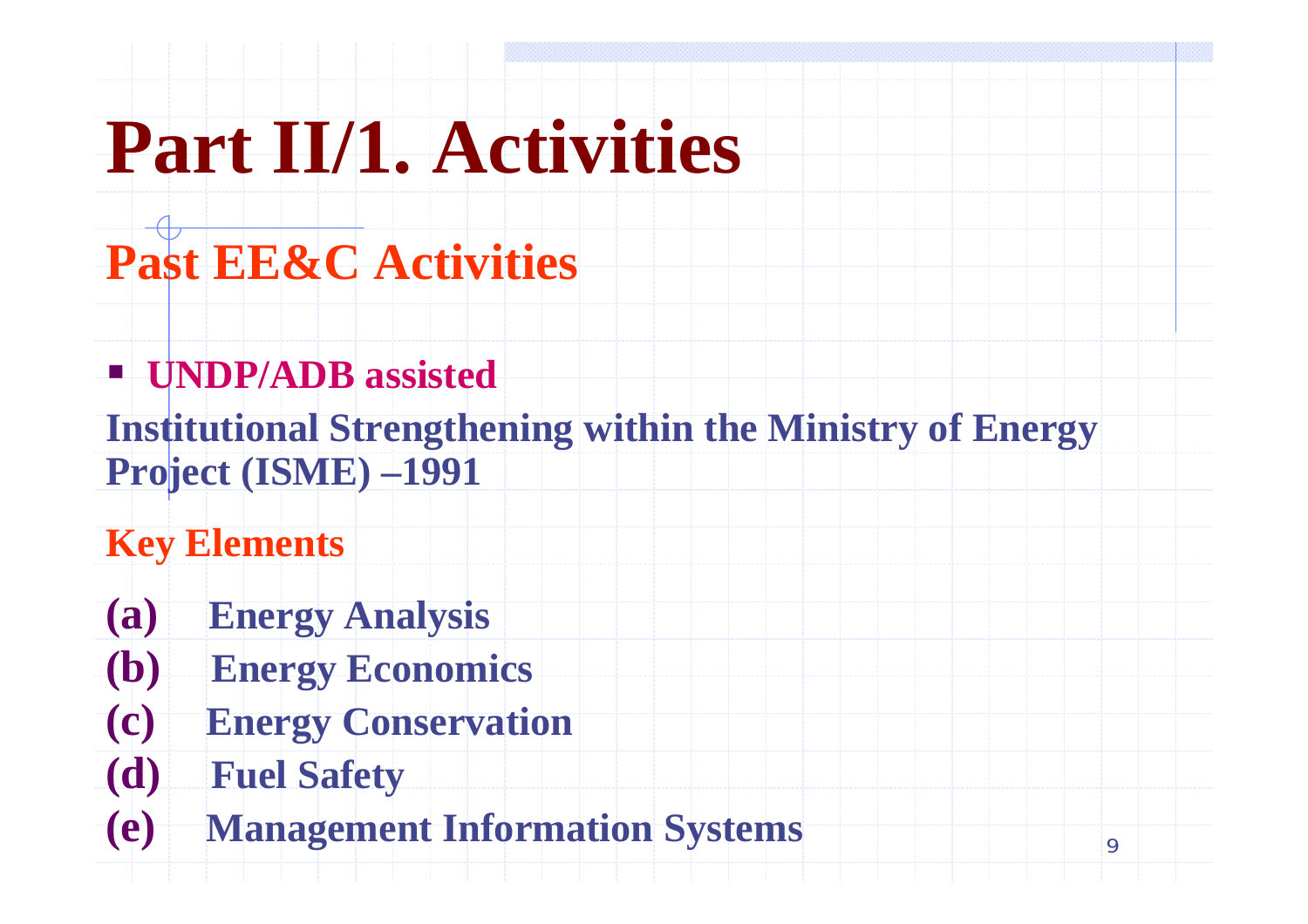# **Part II/2. Activities**

### **Past EE&C Activities**

#### **UNESCAP assisted**

- **- Seminar on Energy Efficiency/Energy Conservation in the Industrial Sector, 23-24 October 1996,**
- **- Seminar on Practical Training Course on Efficient Energy Management in Industries** 
	- **(Phase I), 19-21 August 1998 and (Phase II),**
	- **4-5 November 1998, Myanmar**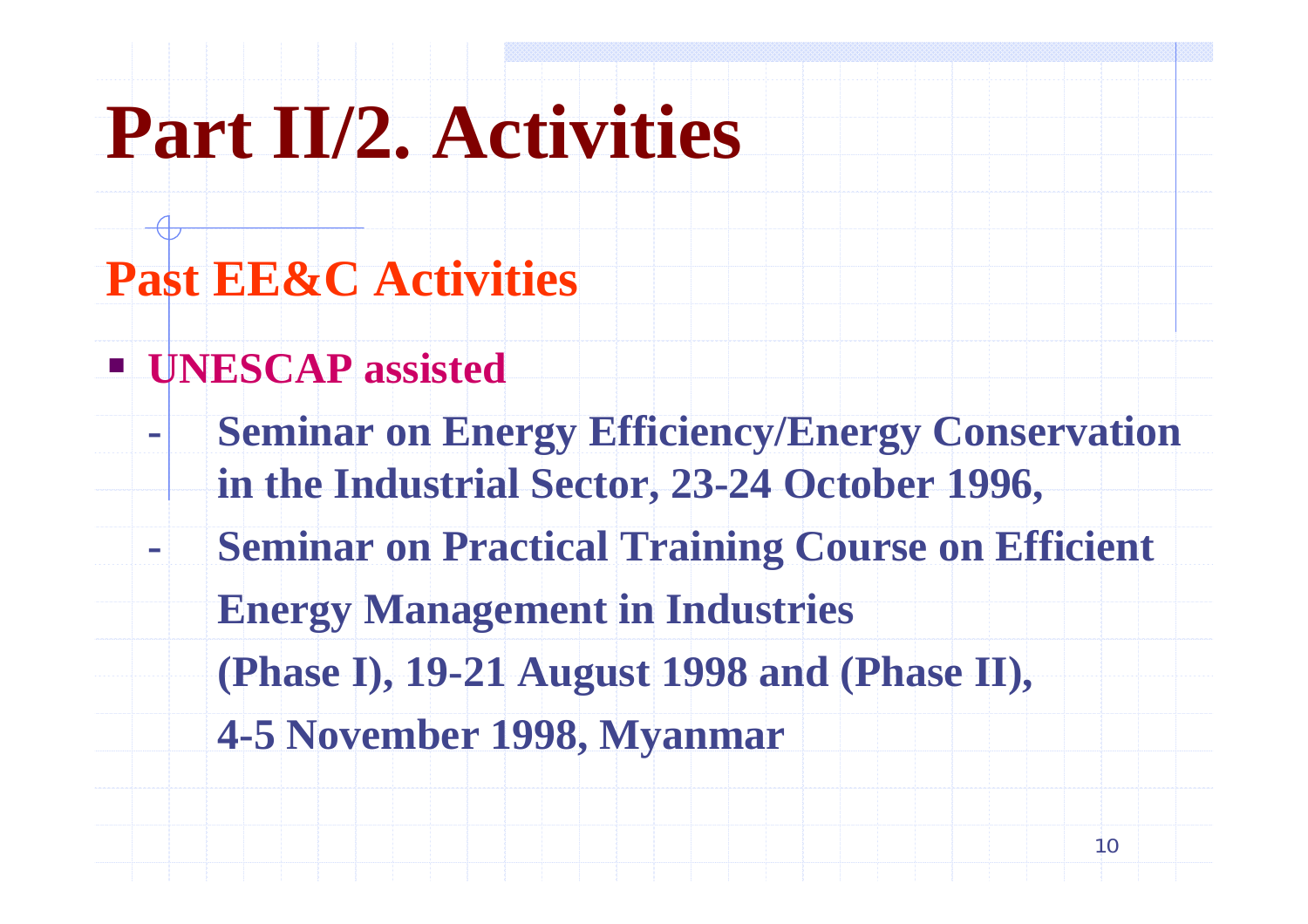# **Part II/3. Activities**

### **Past Activities**

#### **ASEAN EE&C-SSN**

- **Promotion of Energy Efficiency and Conservation (PROMEEC) Mann Petroleum Refinery Site visit & Energy Audit, 17-22 December 2001, Myanmar**
- **Promotion of Energy Efficiency and Conservation (PROMEEC) Building Energy Audit Training,**
- **13-17 January 2003, Yangon, Myanmar**
- **Workshop of the Working Group for Benchmarking and Energy Audit Guideline Development Project (PROMEEC), 28 February 2003 to1 March 2003, Yangon, Myanmar**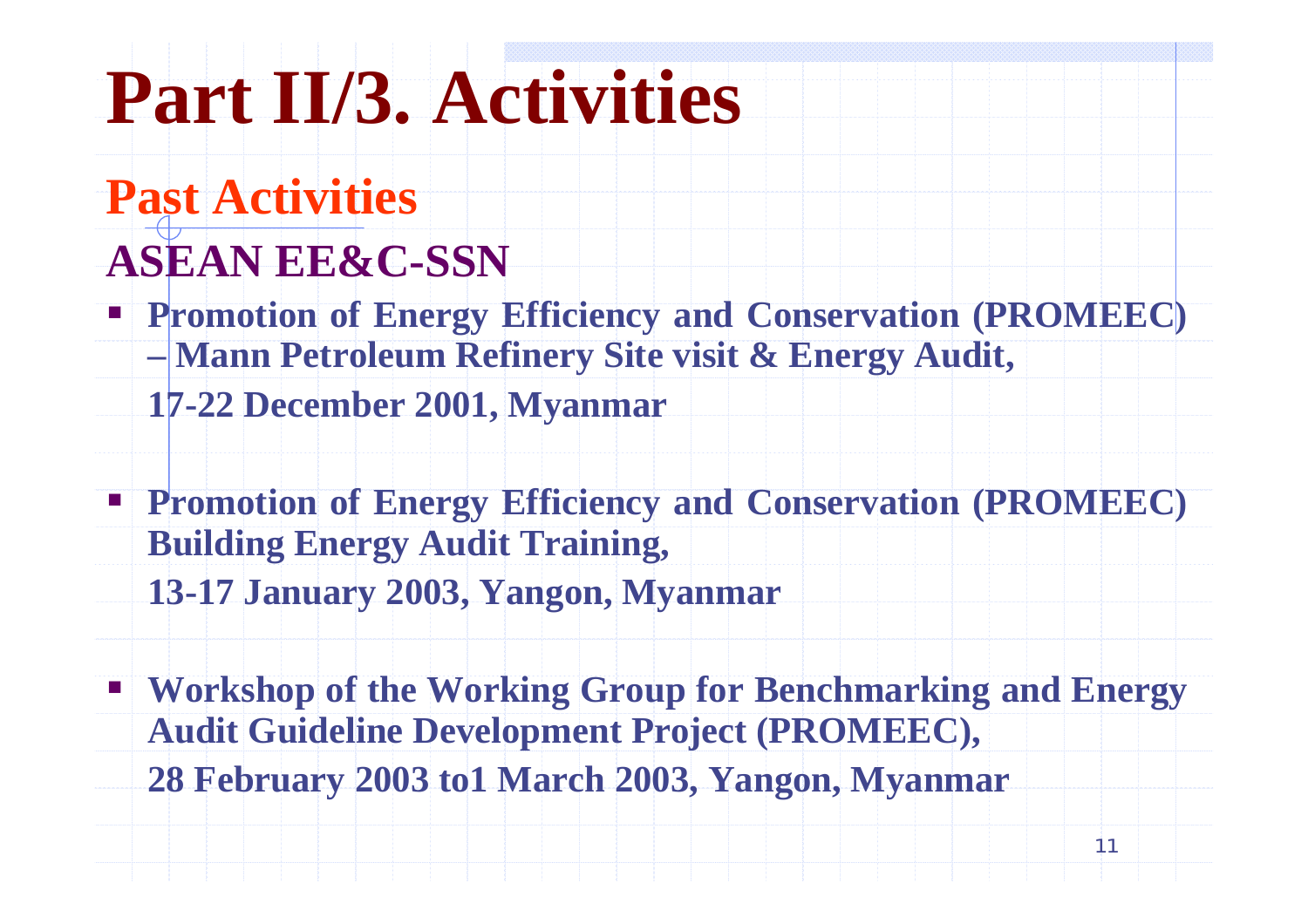# **Part II/4. Activities**

## **Impact from Past Activities**

#### **Very little impact due to poor follow up activities**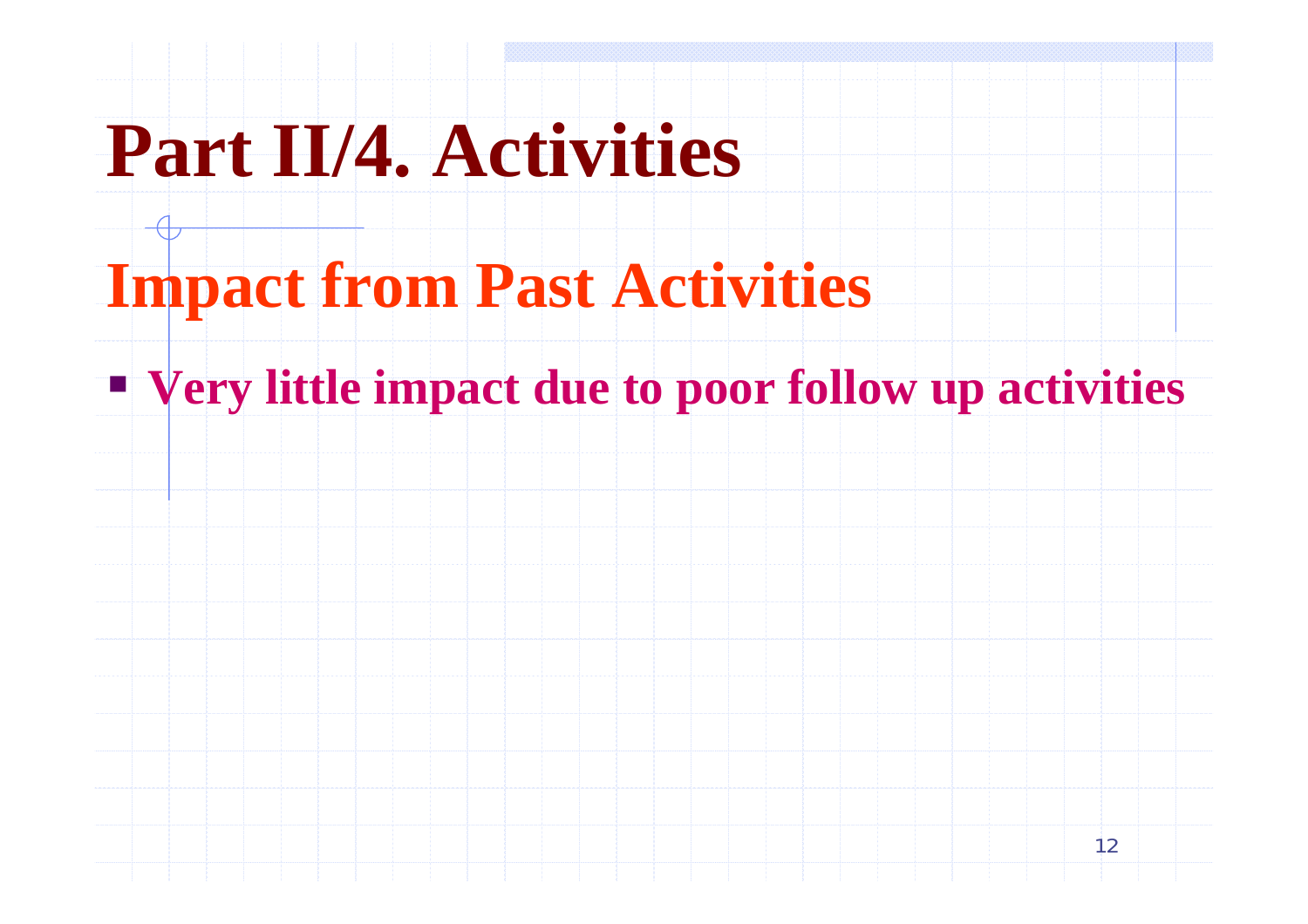# **Part II/5. Activities**

- **Barriers and Constraints**
	- **Supply constraints**
	- **Lack of proper understanding of EE&C**
	- **Low tariffs**
	- **Financial constraints**
	- **Institutional constraints**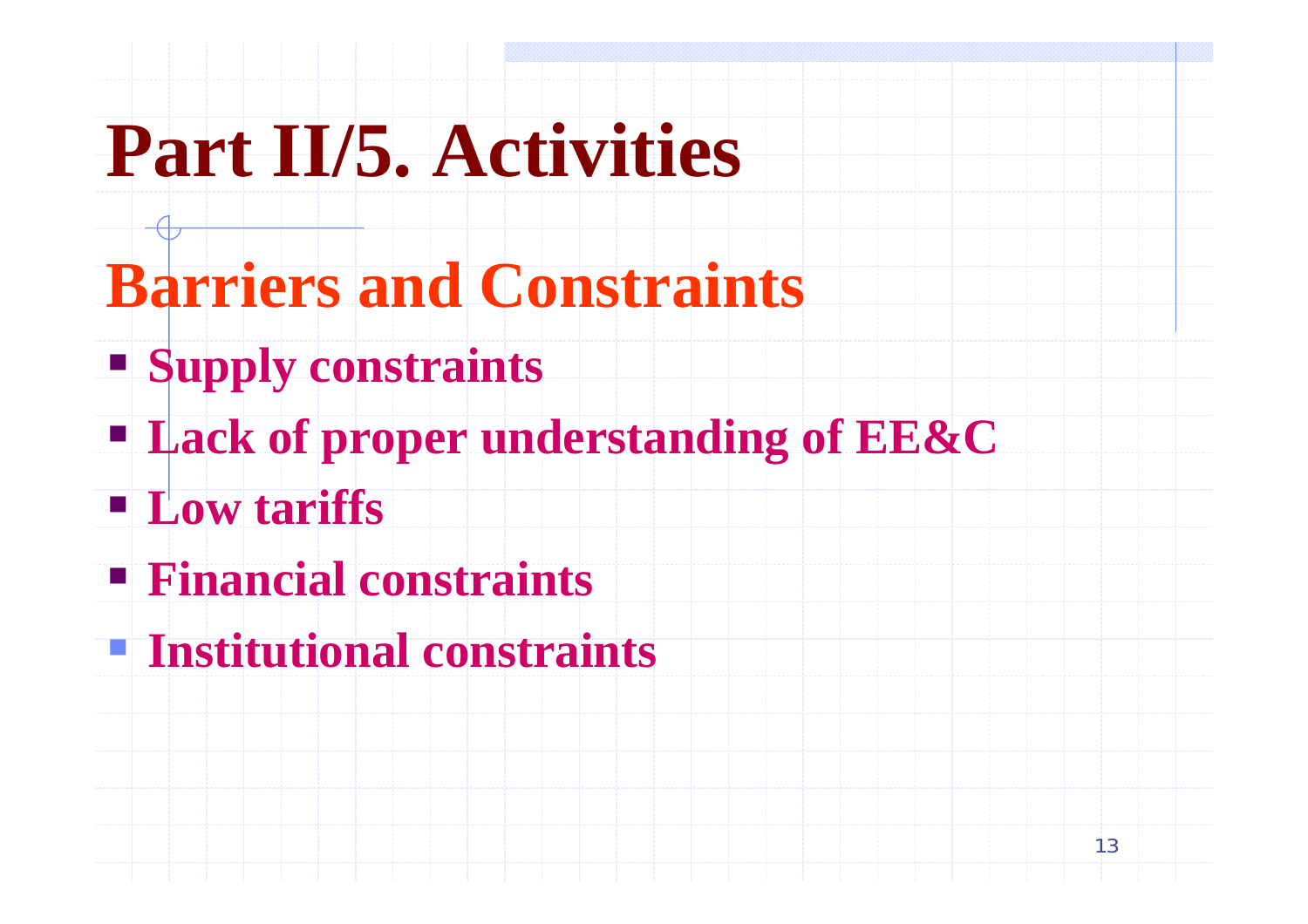### **2. Part III. Future Plan & Programs**

#### **Contents**

- **ASEAN Program**
- **UNESCAP Program**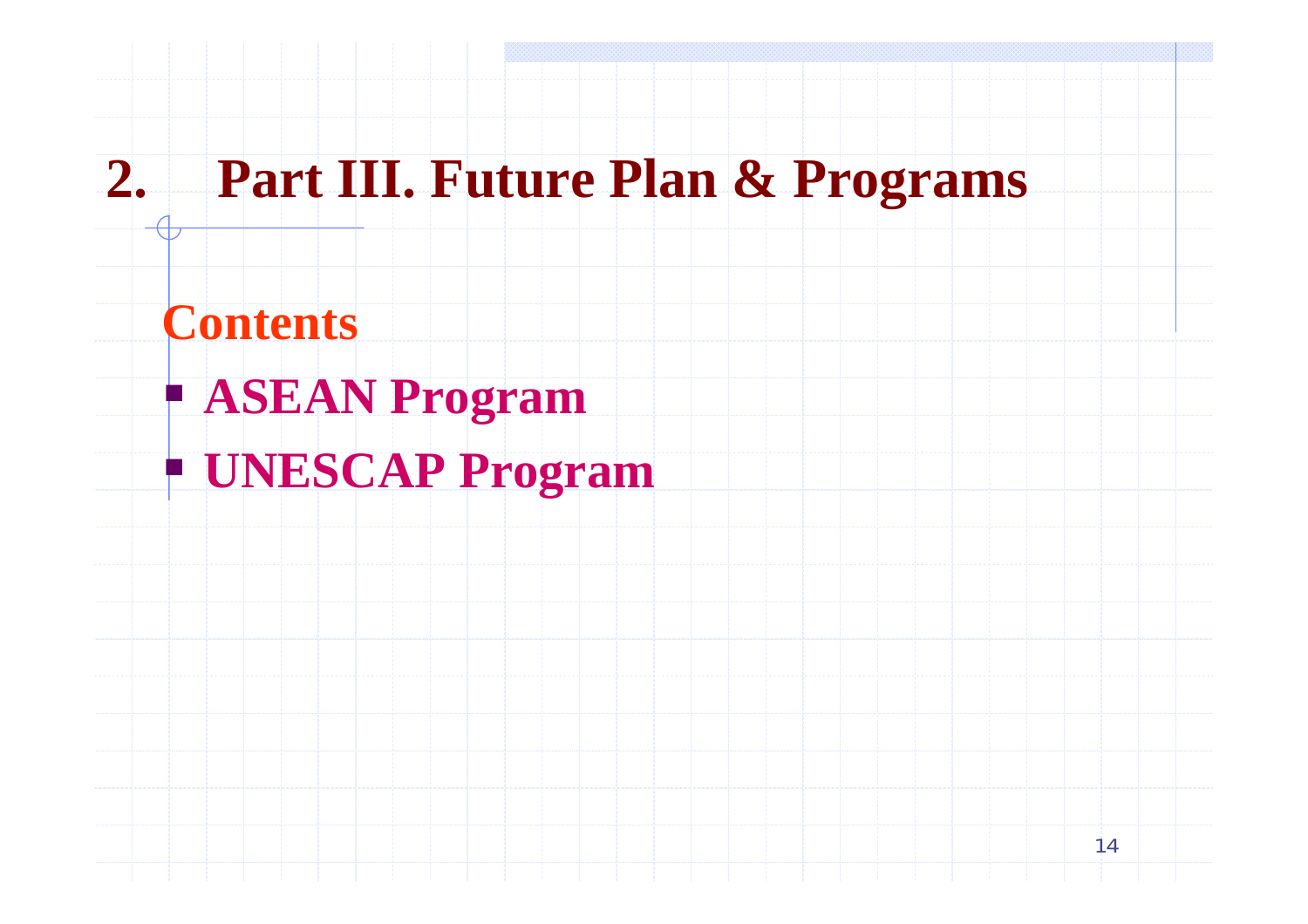## **Part III/1. Future Plan and Programs**

## **Planned Activities**

## **ASEAN Program**

- **Preparation for Myanmar Nationals to receive accreditation under the AEMAS**
	- **(1) ADB Funding**
	- **(2) Others**

T

e<br>Li

- **- Competing in ASEAN Energy Awards EE&C Best Practices in Buildings**
- **- Participation in ASEAN EE&C-SSN and PROMEEC Activities**
- **Collaboration with ESCAP**
	- 15**framework on energy management system in Myanmar(1) Advisory Services to facilitate the development of a**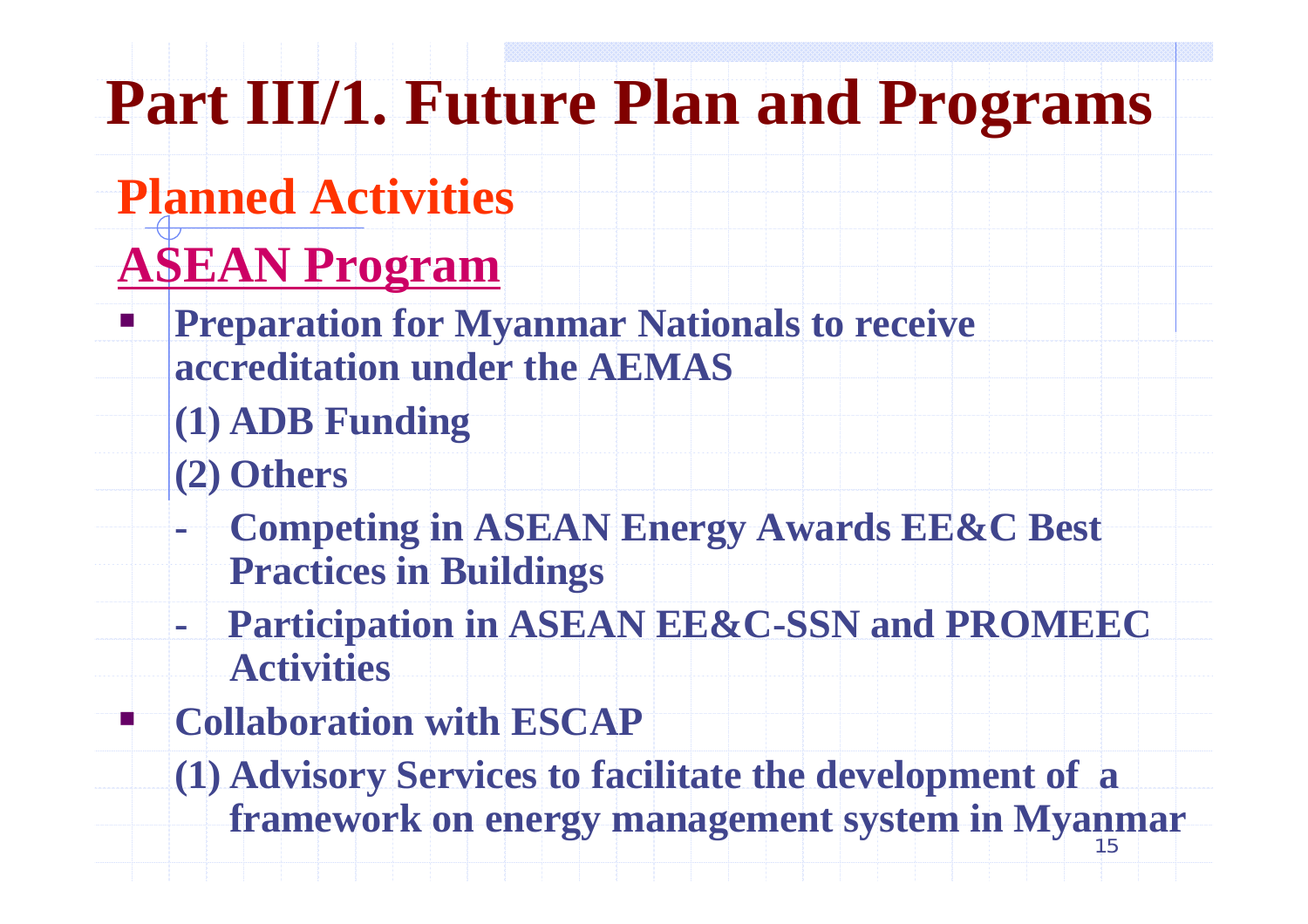## **Part III/2. Future Plan and Programs**

## **ASEAN Program- Key Components**

## **AEMAS Program**

**Training of Energy Managers According to AEMAS Curriculum** 

**ASEAN Awards**

**PROMEEC**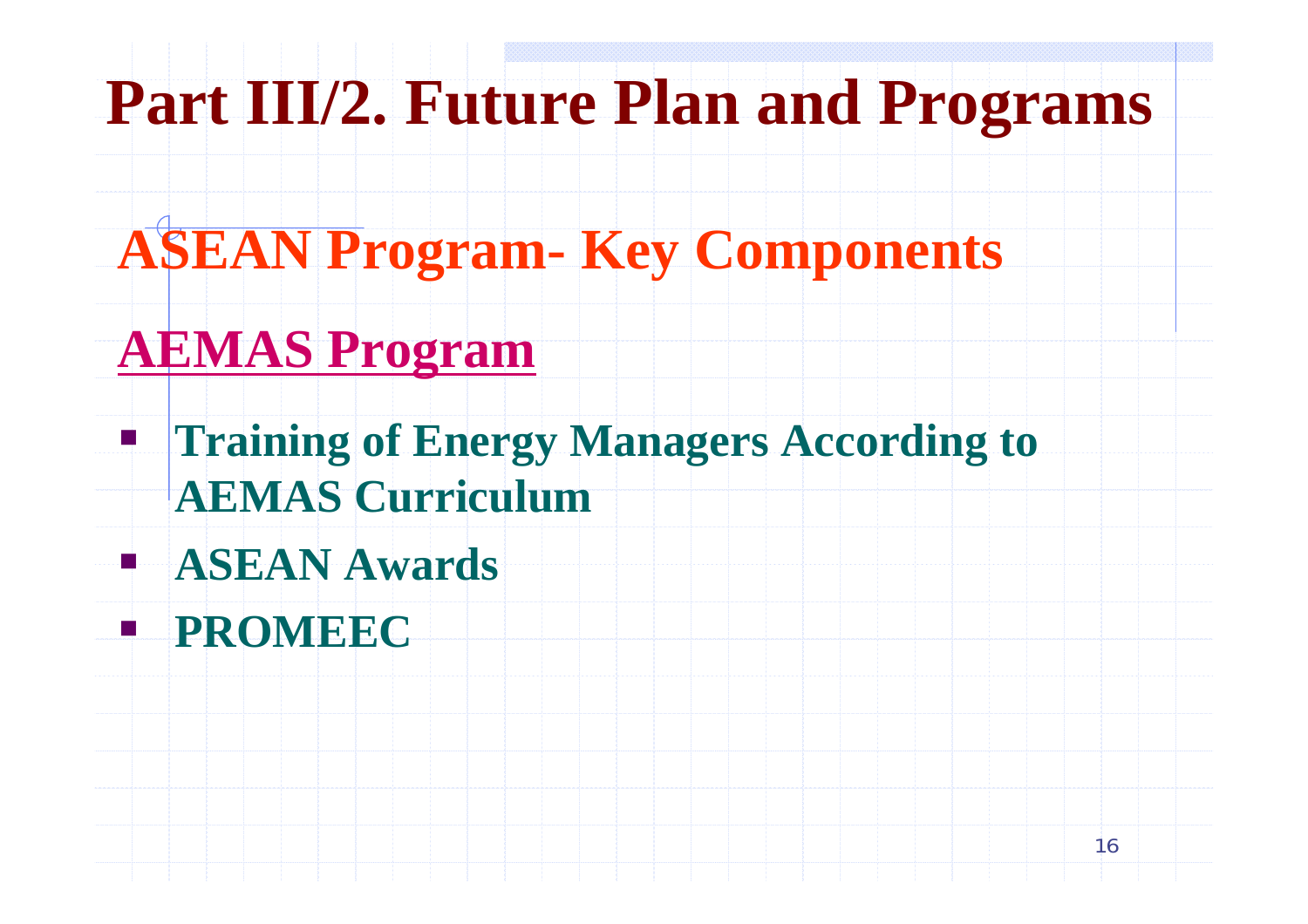## **Part III/3. Future Plan and Programs**

### **UNESCAP Program**

- **Framework on Energy Management System –**
- **Key Elements**
- **Objective**

**Service Service** 

T

- **Methodology**
- **Priority Actions**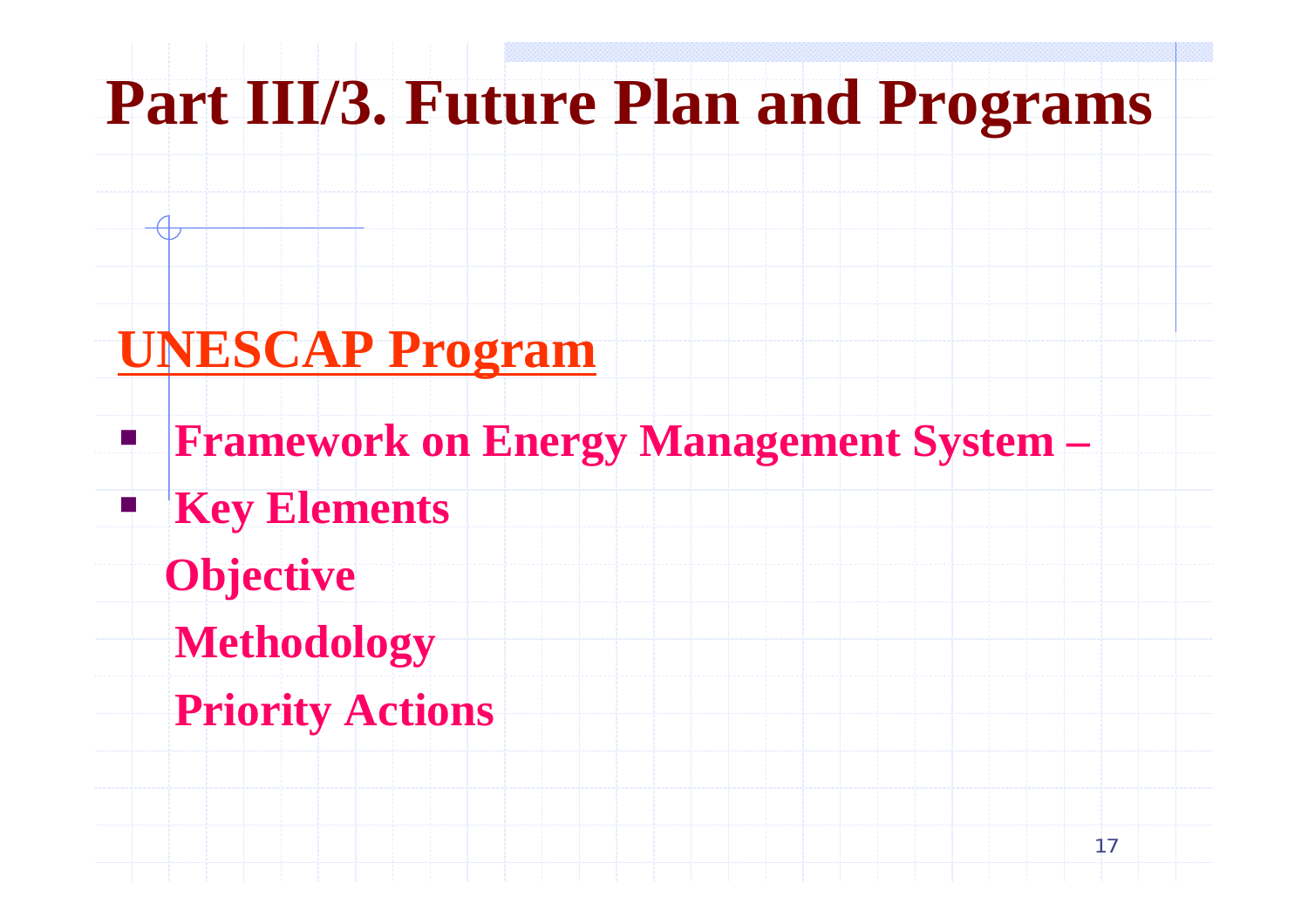# **Objective**

- To promote every management best practice in industrial and commercial facilities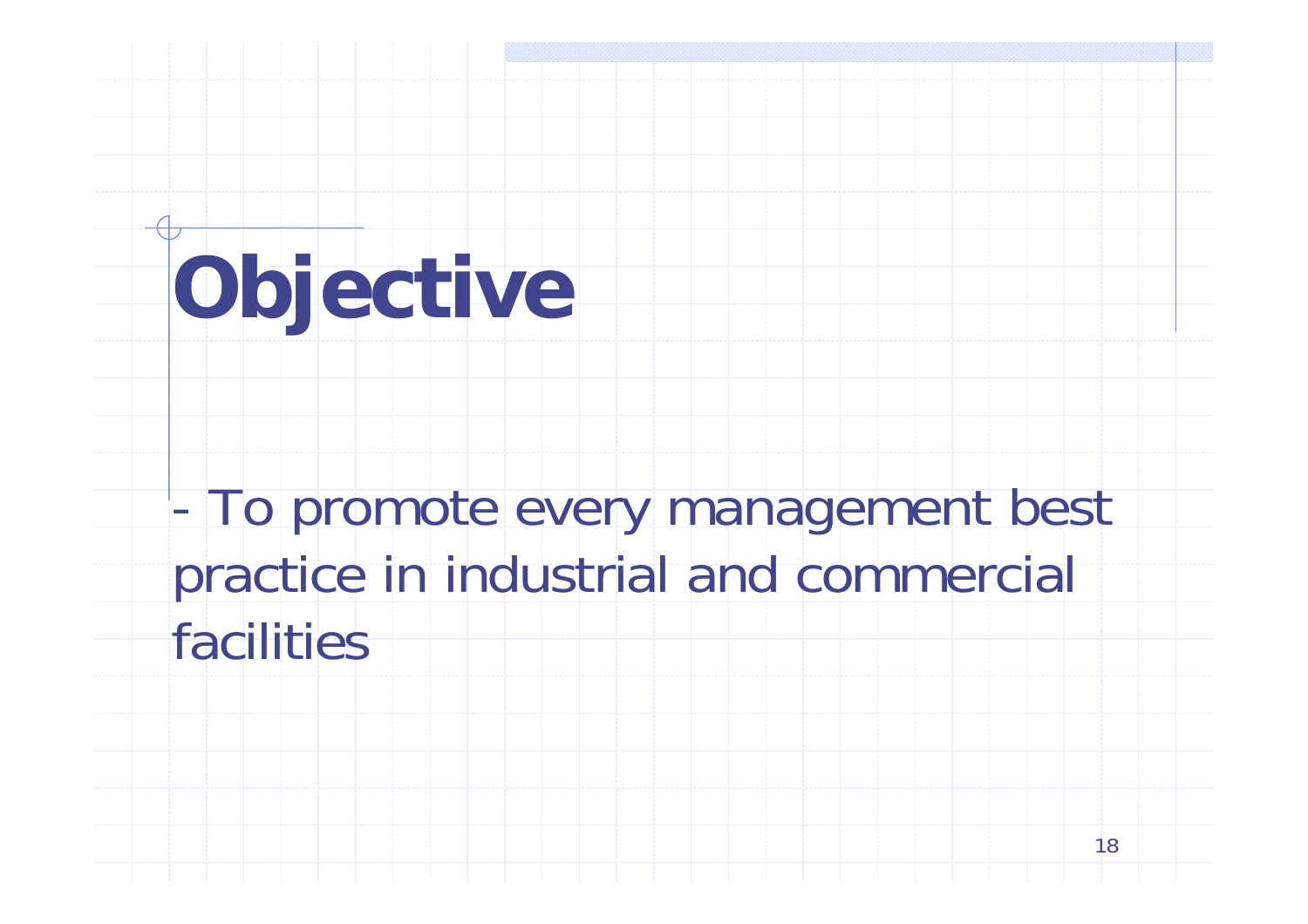# **Methodology**

- **How to improve energy efficiency ?**
- **House keeping measure**
- **implement sustainable energy** 
	- **management system**
- **Adopt energy efficient technologies**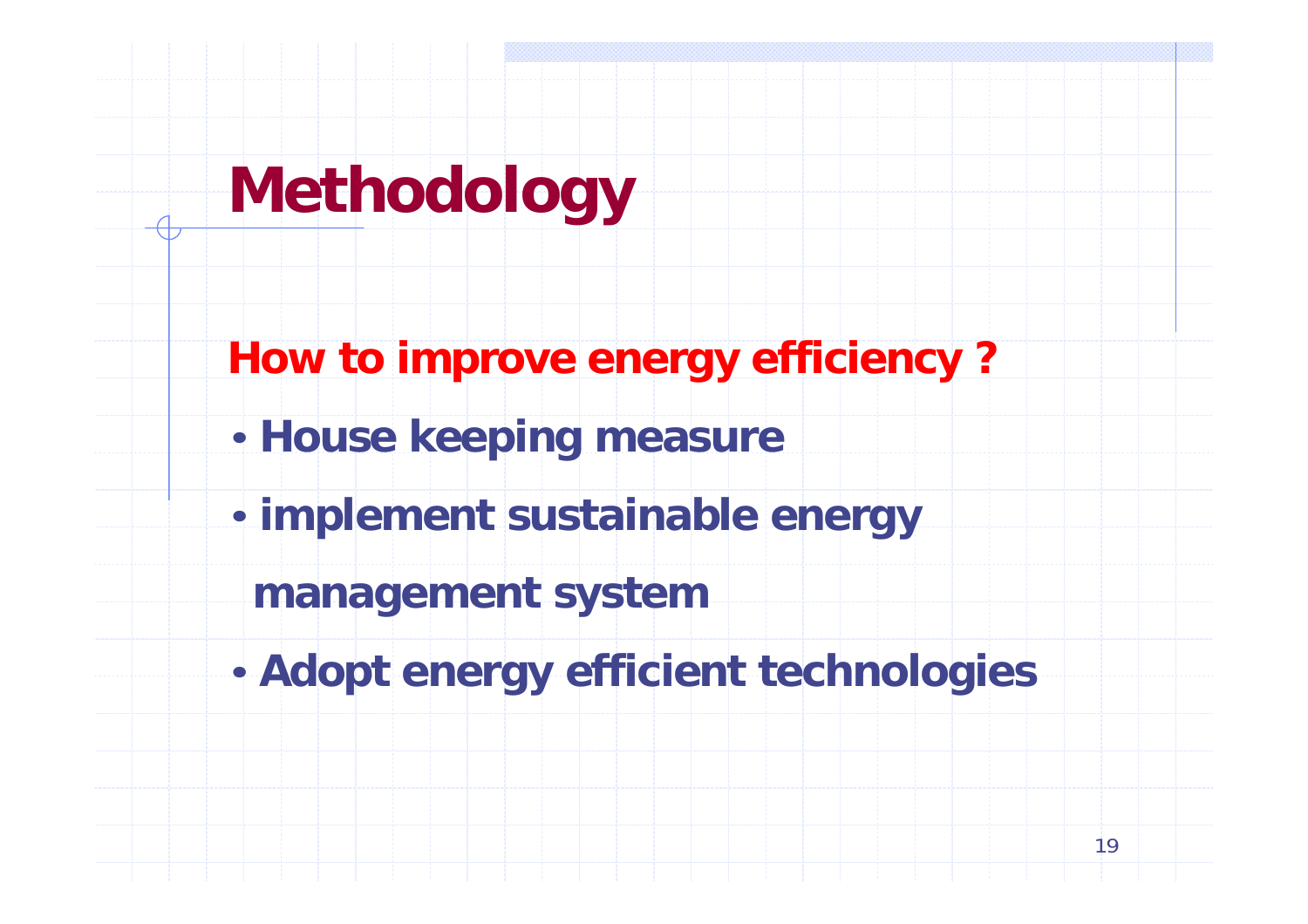## Needs for Implementation

• Human resources development, training and access to information• Leadership at government and ministerial level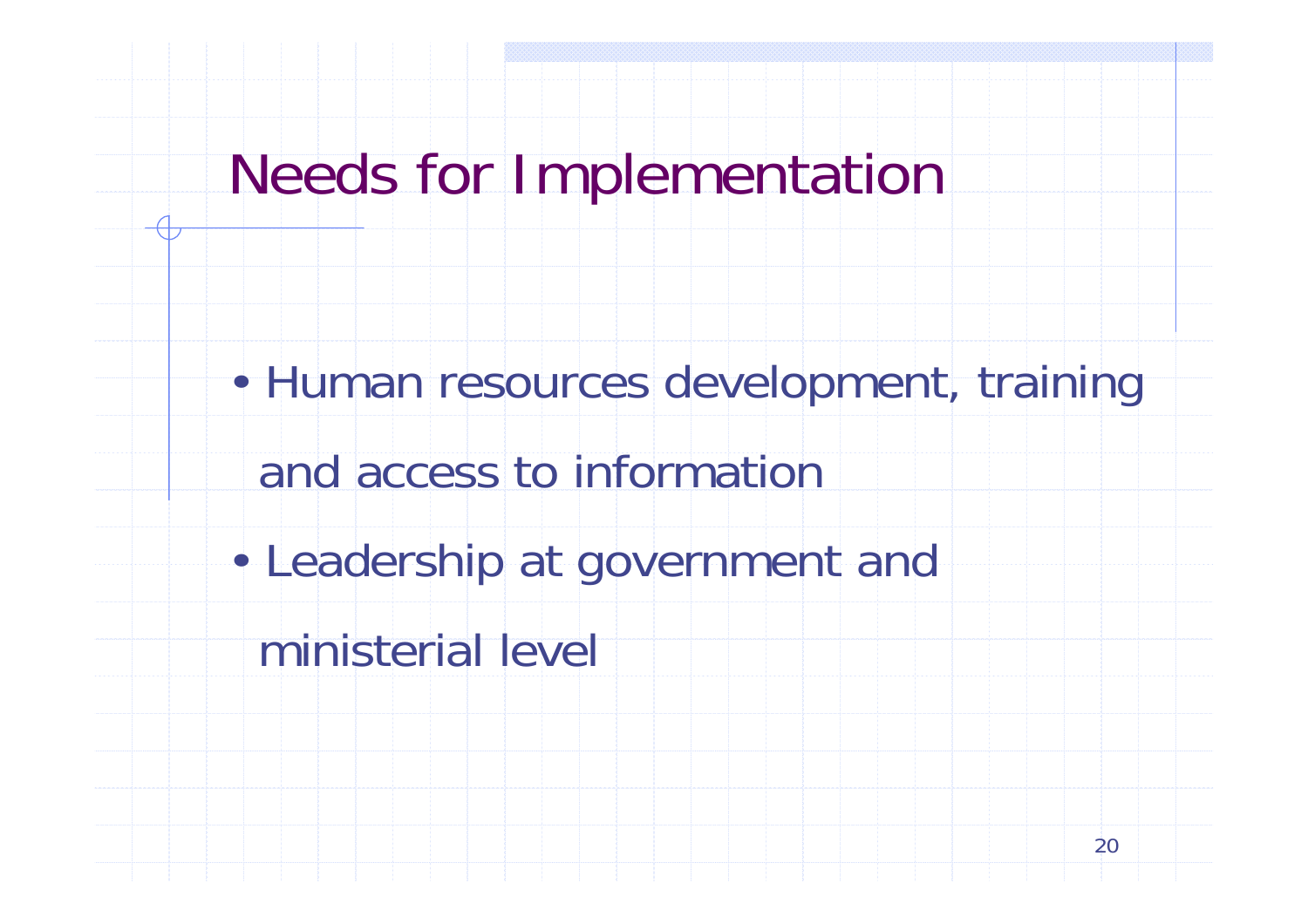# Proposed institutional set up

- 1. Central Government
- 2. Energy efficiency committee
- 3. Secretariat
- 4. Technical Advisory National Focal

### point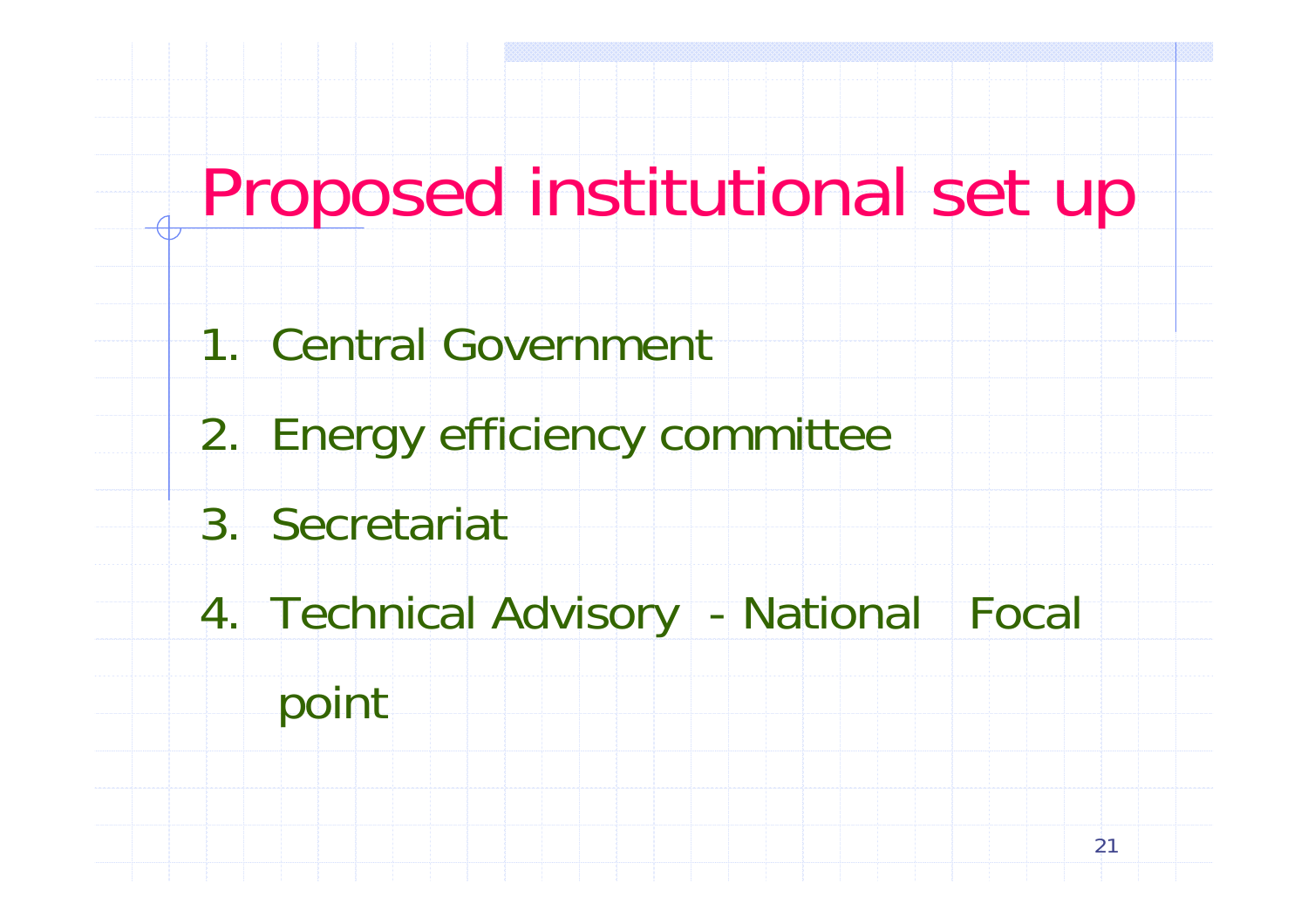## **Part III/4. Future Plans and Programs**

- **Basic Technical Skills to be developed**
- **Heat management**
- **Power utilities management**
- **Steam utilities management**
- **Theory and Practice in Energy Efficiency and**
- **Energy Conservation**
- **Theory and Practice in Energy Auditing**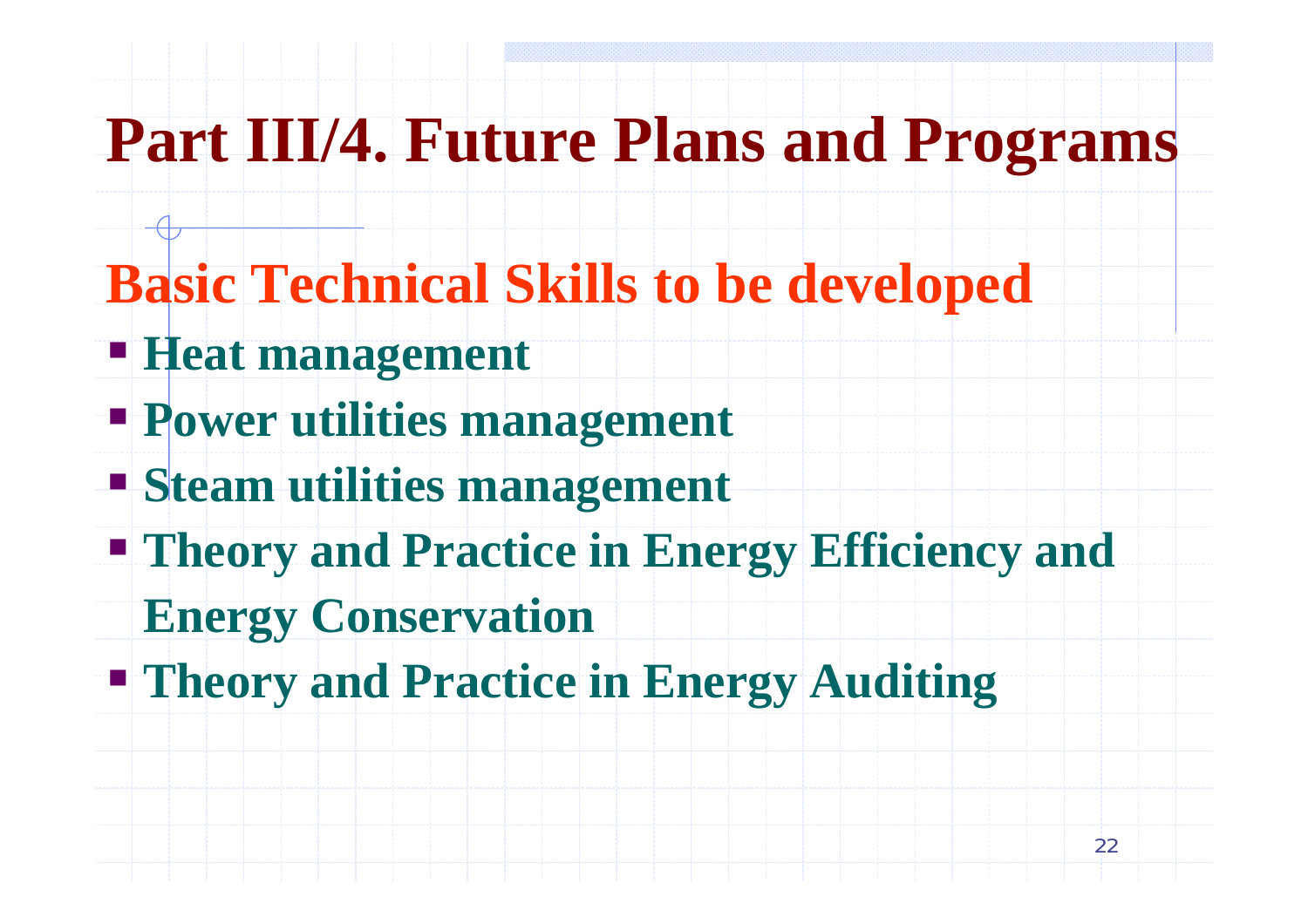# **Part III/5. Future Plan and Programs**

#### **UNESCAP Program Planned Activities**

T

T

e<br>Li

- **Identification of industries according to energy use for implementing the energy management system Preparation of TOR for the person in change for energy**
- **Development of a data collection and compilation system**
- **Develop a system for reporting Impart basic technical skills**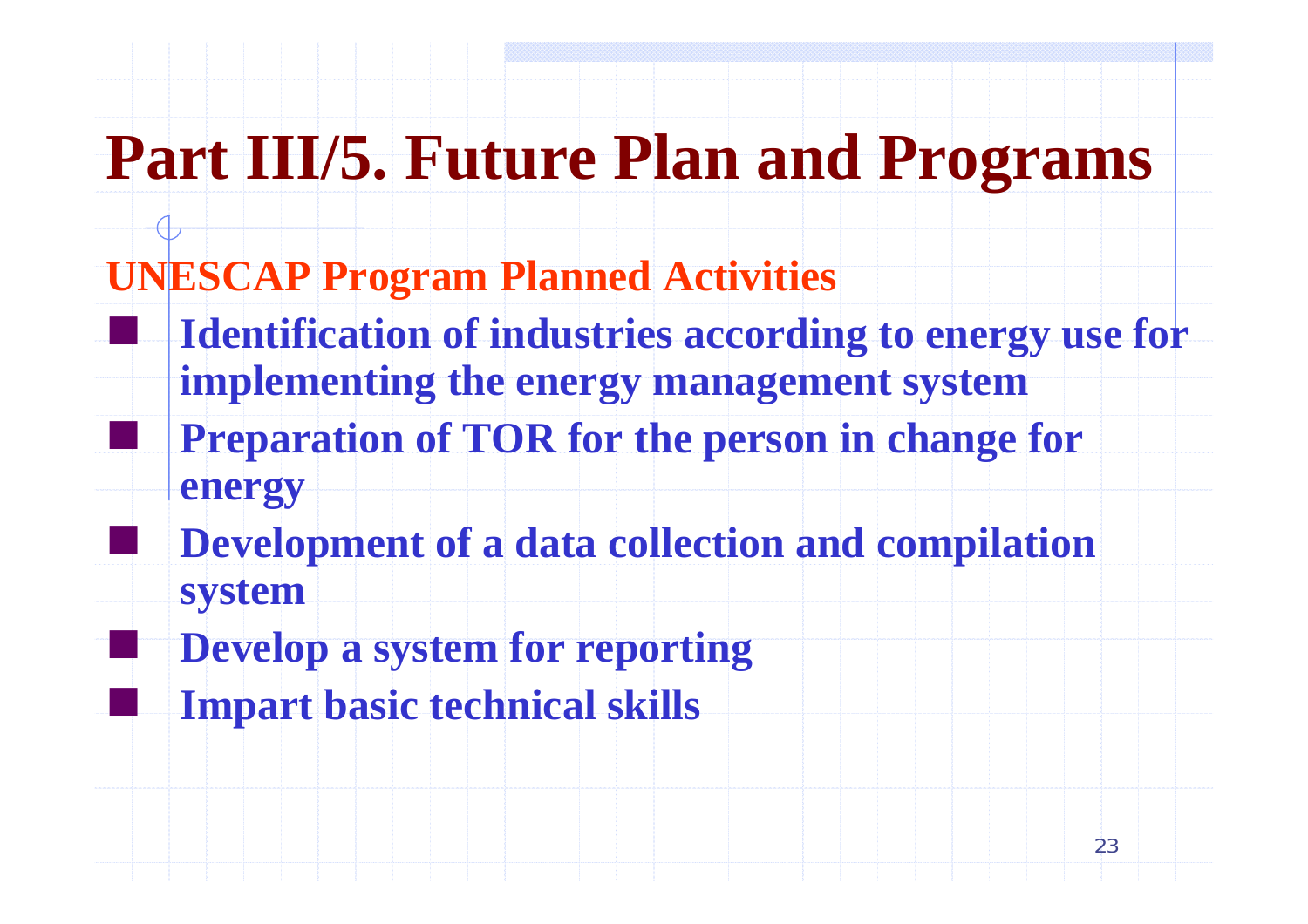